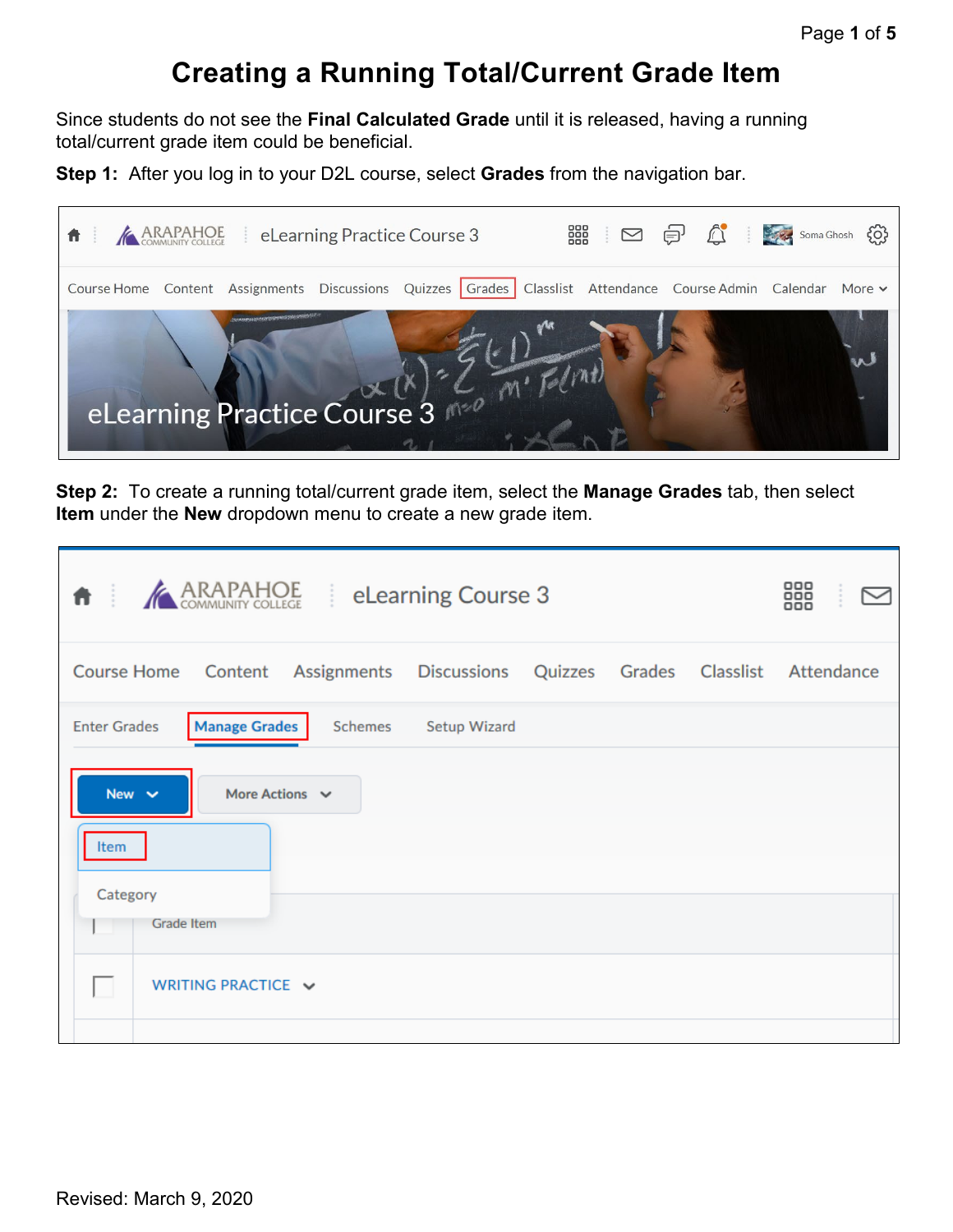## **Step 3:** Select the **Calculated** option

| New Item                                                                                                                                                                                                                                                                  |  |  |  |  |  |
|---------------------------------------------------------------------------------------------------------------------------------------------------------------------------------------------------------------------------------------------------------------------------|--|--|--|--|--|
| Choose a Grade Item Type                                                                                                                                                                                                                                                  |  |  |  |  |  |
| <b>Numeric</b><br>Ħ<br>Grade users by assigning a value out of a specified total number of points.<br>E.g. 8/10                                                                                                                                                           |  |  |  |  |  |
| Selectbox<br>È.<br>Note: Selectbox type grade items cannot be created until at least one org unit grade scheme has been created.<br>Grade users by selecting the grade scheme level that best matches their achievement.<br>E.g. "Very Good" or "B+"                      |  |  |  |  |  |
| Pass/Fail<br>n<br>Grade users using a simple pass/fail grade scheme.<br>E.g. "Pass" or "Fail"                                                                                                                                                                             |  |  |  |  |  |
| Formula<br>剈<br>Automatically grade users using a custom formula based on achievement on other grade items.<br>E.g. Give users who received at least 50% on all participation grade items a perfect attendance bonus.<br>IF{ MIN{ [P1.Percent], [P2.Percent] } < 50, 0, 1 |  |  |  |  |  |
| Calculated<br>Calculate users' cumulative achievement across multiple grade items.<br>E.g. Midterm Grade<br>A1+A2+Q1+Q2 / Total Max. Points * 100 = 73%                                                                                                                   |  |  |  |  |  |
| <b>Text</b><br>Ħ<br>Provide comments in the grade book that are not calculated in the final grade.<br>E.g. "Course Evaluation Completed"                                                                                                                                  |  |  |  |  |  |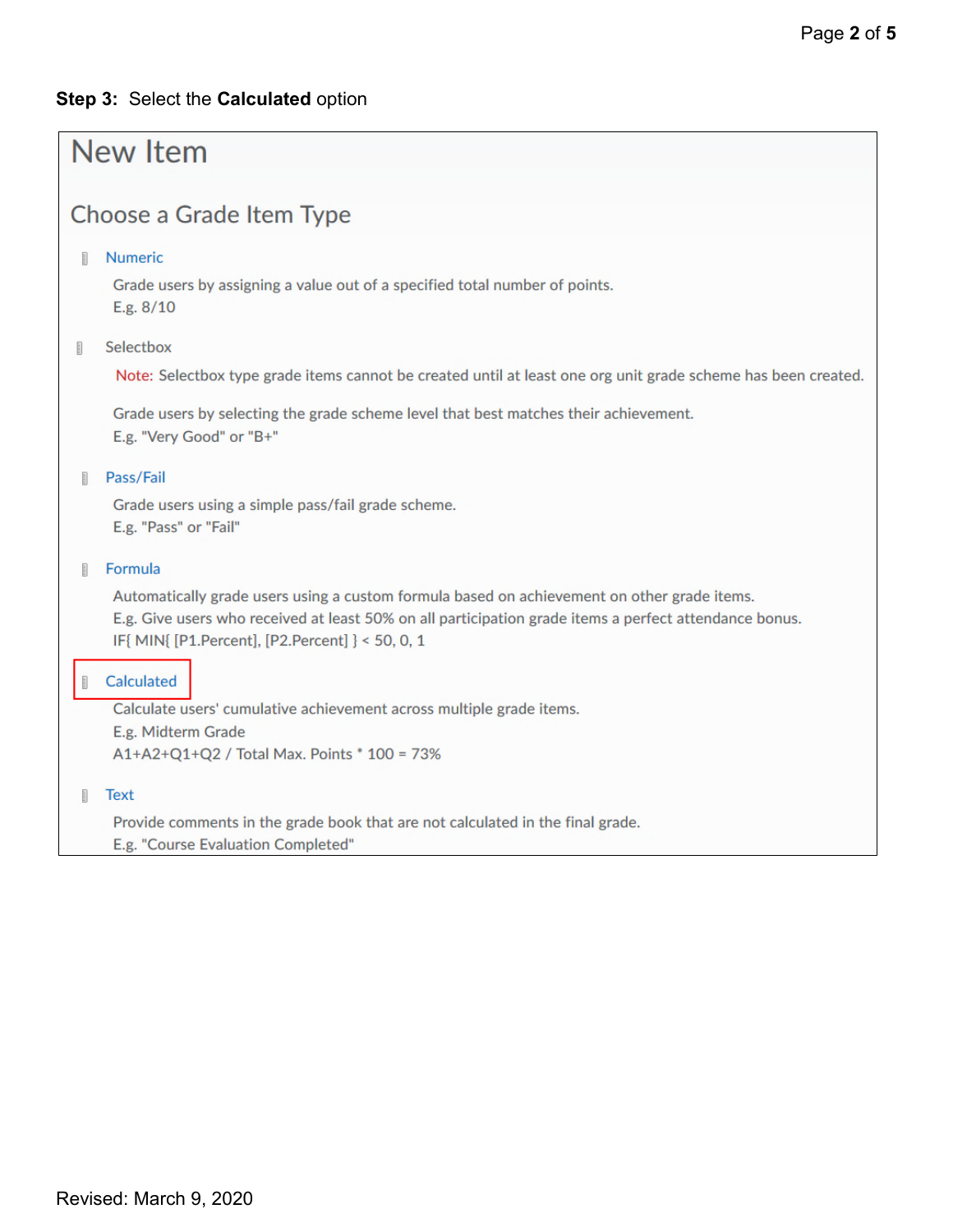**Step 4:** Enter a **Name** (required). The Short Name is optional (this name appears in the grade book). You can select **Can Exceed** (optional) if you allow this calculated item to display a value that is more than the possible point value (example 155/150). You can also select your grade scheme preference (optional) for this calculated item (if this is different from the default).

| General                           |              |   |
|-----------------------------------|--------------|---|
| Type                              |              |   |
| Calculated                        |              |   |
| Name*                             |              |   |
|                                   |              |   |
| <b>Short Name</b>                 |              |   |
|                                   |              | ◉ |
| Show Description                  |              |   |
| Grading                           |              |   |
| Can Exceed                        |              |   |
| ◉                                 |              |   |
| <b>Grade Scheme</b>               |              |   |
| -- Default Scheme -- (Percentage) | $\checkmark$ | Θ |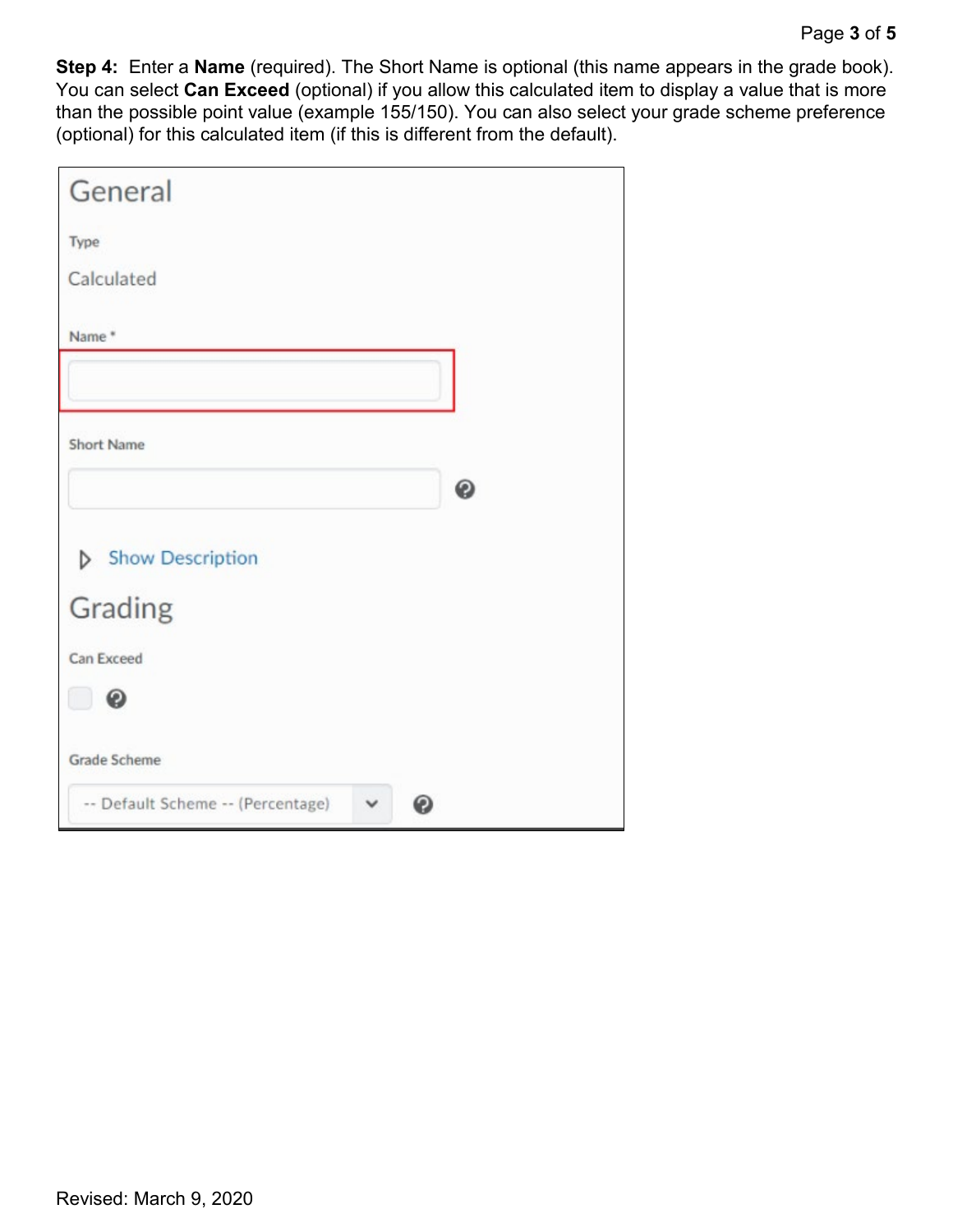**Step 5:** Select the grade items that you would like to include in your running total calculation.

| Calculation  |                                           |
|--------------|-------------------------------------------|
| More         |                                           |
| $\checkmark$ | Grade Item to Include                     |
| $\checkmark$ | <b>WRITING PRACTICE</b>                   |
|              | V Writing Practice 1                      |
| $\checkmark$ | <b>DISCUSSIONS</b>                        |
|              | $\checkmark$ Discussion 1 - Introductions |
|              | Discussion 2 - Wallow in Complexity       |
|              | Discussion 3 - The Rhetoric of Clothing   |
|              | Discussion 4 - Technology                 |
|              | Discussion 5 - Mis-quoted?                |

**Note:** If you are dropping grade items for any category, you will not be able to create a running total item as it does not exclude dropped items in the total.